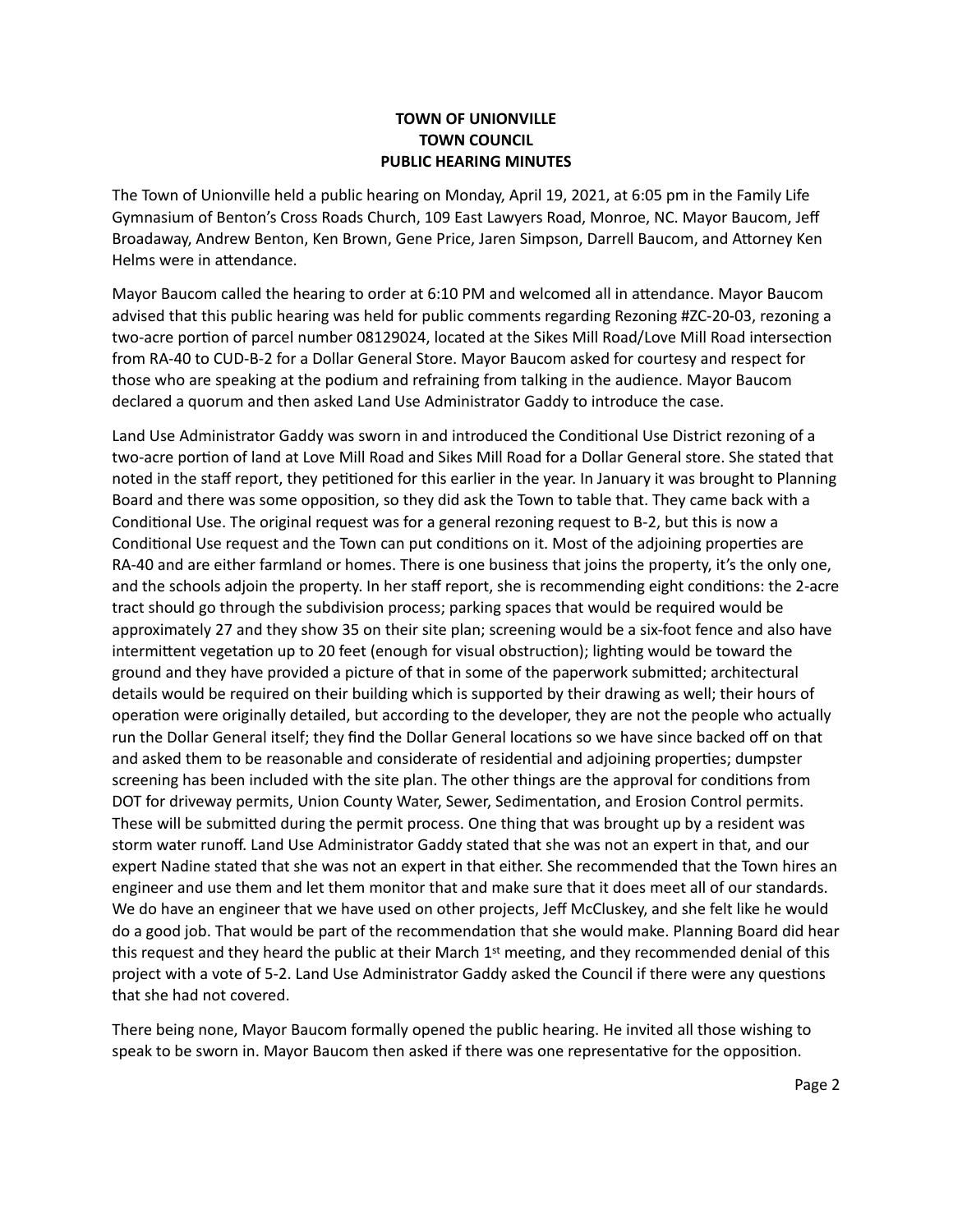There being none, he limited the time to two minutes following the applicant's presentation, to express support or opposition for the project. He then asked if there were any Council members who had a conflict of interest or preconceived ideas. There being none, Mayor Baucom then asked Mr. Fox to come forward to give his presentation.

Michael Fox, of Greensboro, NC, introduced himself as a representative of the applicant. He stated that they wanted to be brief, and in consideration of Council's time, as staff indicated, when the request was first brought forward, they heard a number of concerns about various aspects of this project. They hit the pause button and examined a lot of those [concerns] and have answers for the questions that came forward and were heard from the community and bring appropriate experts to answer questions for Council. He stated that they do believe that this is an appropriate zoning for the Town. The long-range plan calls for it to be commercial. This is a neighborhood-serving commercial, so a lot of the normal concerns about a lot of traffic coming from other areas to increase congestion are not present. Mostly people stop at these types of establishments on their way to and from work, school, or wherever they're going during the day. He stated that they heard a number of other concerns that they will address at the public hearing. What he has asked all of their experts to do, in consideration of Council's time, is tell who they are, what their credentials are, give their summary and answer the top questions, and they will all be available to answer any questions that Council may have or if a citizen comes up later and has a particular question that Council would like to get their expert to answer, they will be glad to do that as well. With that, he will tell Council who is with them tonight. The first person is Daniel Almazan with Teramore, the developer of this project. Daniel is going to talk a little bit about the site, renderings, the new model that Dollar General has, the DG Fresh model, and talk about the company. Next, we'll have Dionne Brown, a professional traffic engineer, and she has been working with NCDOT and the community in terms of designing a safe access here. They have made some changes, which Dionne can explain, to the site plan out of concerns they have heard out in the community and they want to make sure that it is absolutely safe. She will tell you that in her opinion, it is. Next, we have Rich Kirkland. He then said that he neglected to say earlier that Council members have Dionne's report, the traffic engineer's report, there in the blue. Next is Rich Kirkland, and Council has his report right there. Rich is a professional MAI appraiser, and he asked Rich to look at the question of whether or not the location of the Dollar General on this site with the conditions that have been added would have any impact on the adjoining property owners, and his opinion, he'll give Council and how he got there, is that it will have no impact on it, that it will not hurt the property values of any adjoining or nearby properties. Next, they have Ken Miller. Ken is a retired police chief with over 30 years' experience and is an expert in crime and policing data. They heard concerns from the community that a commercial establishment here might bring more crime. Ken has looked at similar establishments, not only in Union County, but in other surrounding counties, and he'll give Council his opinion that it does not bring any increase in crime, and he can tell Council how he got there. Next, they have Justin Church, who is the site engineer. Justin can answer any questions Council may have about the site plan and why it is located where it is. Then they have Amanda Hodierne, a professional land use planner and a practicing attorney. Amanda will give Council her opinion that this is an appropriate land use in this site and Amanda's opinion is that it is consistent and in agreement with the town's planner on the recommendation of approval and that this is appropriate. Finally, they have Cory Klassett, who is the broker and realtor. Cory was already sworn in. There are a number of neighbors who have already signed up who are wanting to speak to Council in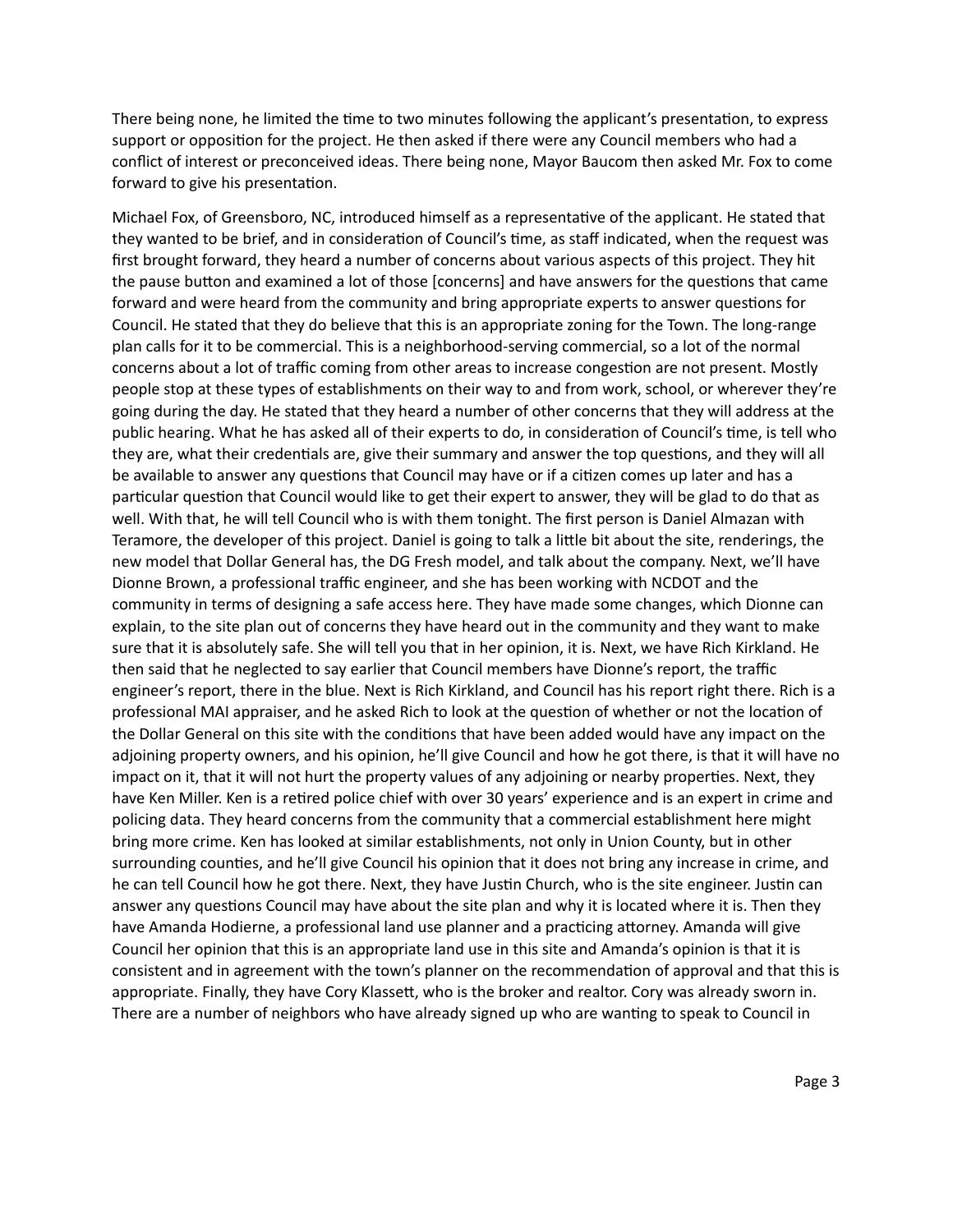support of this project. In regards to the conditions, the applicant will agree to all conditions. They appreciate the staff working with them on the hours. It is virtually impossible to have a set number of hours for a future tenant even if you know who they are, but the change in the wording is something they feel that they can work with. Daniel, in his presentation, can talk to Council about what the normal hours of a store like this are so Council can get some feel for that. It is not anything that will disturb anyone at a late hour of the night. Mr. Fox stated that with that he was happy to answer any questions or he could call their first presenter up to speak. Attorney Ken Helms asked Mr. Fox to make certain they were clear, he heard Ms. Gaddy add a condition concerning a storm water expert. Attorney Helms asked if it was part of the conditions that the applicant is agreeing to. Mr. Fox stated that obviously they would have to comply with all the state laws and regulations, a driveway permit, the stormwater requirements, and such. He stated that they were going to do that. Mr. Church, who is their engineer, could talk specifically about that if there are questions about how they are going to comply. Attorney Helms stated that it was fine, he just wanted to make sure that the Council understands exactly what they were agreeing to.

Mr. Fox then called up Daniel Almazan. Mr. Almazan, from Salisbury, NC, then thanked Council for the opportunity to go over their application. Teramore Development has been a preferred Dollar General developer for 14 years. They have built over 350 stores in Florida, Georgia, and North Carolina. They have 21 counties in NC that they currently are working in. One of the things that Dollar General does is they identify sites that they feel would be beneficial for them and for the community. One of those sites that they have identified is this location here on Sikes Mill and Love Mill. Whenever they look at that, they look at the distance from other stores, number of households, and the existing traffic. It is not a major traffic generator, so they have to work off of the existing traffic. This particular location is planned to be one of the first DG Fresh locations. (He then showed the site rendering on the PowerPoint slide.) The commissioners have in their packets copies of the rendering shown in case they did not want to turn around to see the slide. The DG Fresh prototype is about 1,500 square feet bigger than their normal 9,100 square foot store, so it is 10,600 square feet. It offers fresh vegetables, fresh fruit, and expanded coolers. With this, they have about 8-10 employees full and part time. That store should probably be about a \$1.4 million tax value. Taxable sales should be about \$1.3 million a year. This would be a great tax generator for Unionville and a great benefit for the community. One of the things that Mike had already touched on was that there were several things that came up as questions of concerns for citizens. There were a couple of recommendations from staff. He then showed the next slide to give an idea of what the DG Fresh would look like. The slides had images of fresh vegetables, fruits, more vegetables, and so on to kind of give Council an idea of the DG Fresh prototype. One of the recommendations that staff made was that they wanted to make sure that they have an opaque fence, which he thought was on the next slide. No, actually, that was one other thing that she (Land Use Administrator Gaddy) had in there (her recommendations) was an architectural design. This is something that they have upgraded since their last presentation actually. The design shown is a full masonry and an upgraded design for this and he thinks it would be a great benefit to the community and shows a lot of pride in their desire to be here. The next slide then showed a typical opaque fence that they use between them and the neighboring property. On the next slide, one of the conditions is to have basically as little light footprint. They use zero cut-off wall packs. These basically just illuminate the walkways. They do not have lights in the drive aisles or shining out from the buildings. Basically, once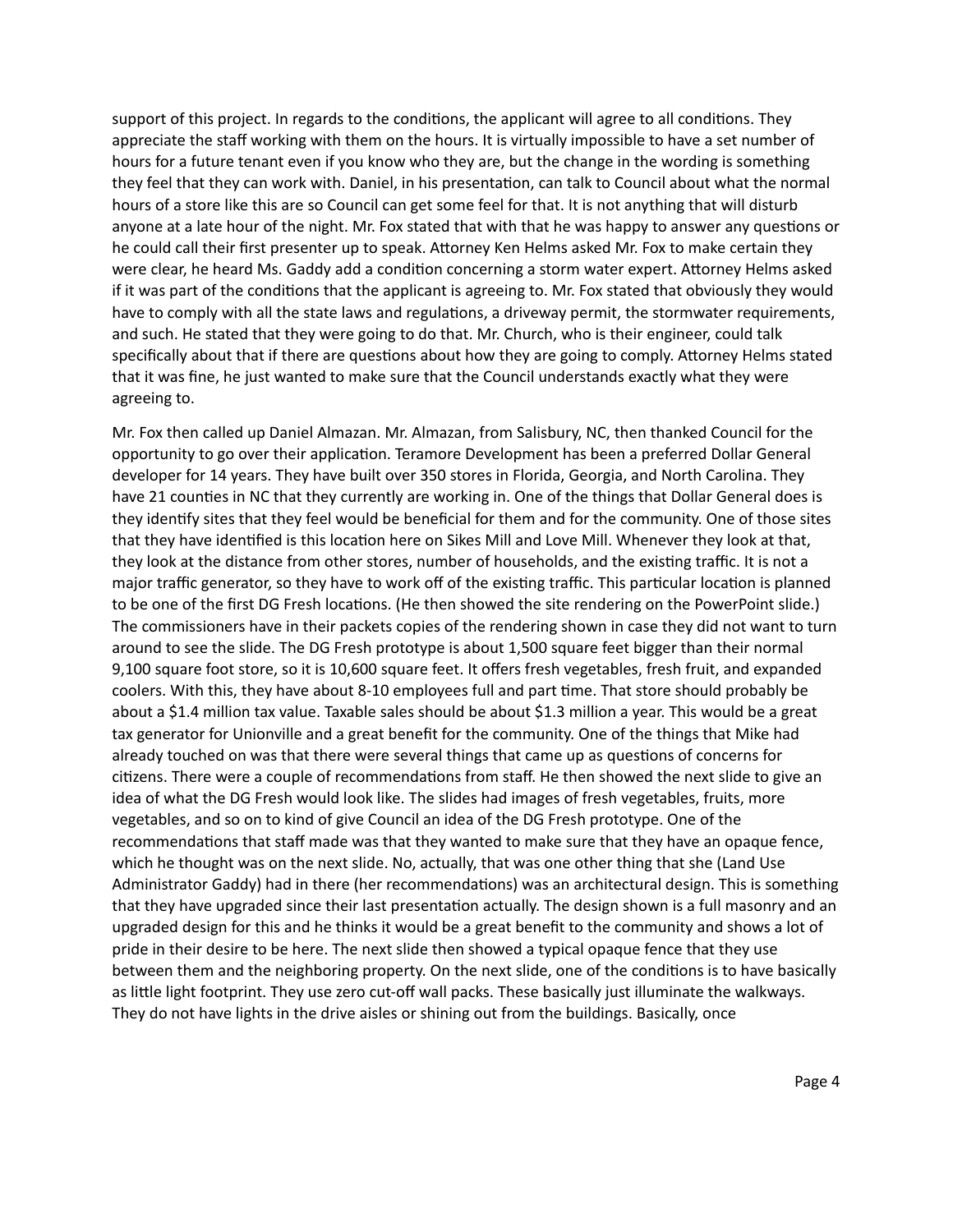you leave the walkway, there is very little light footprint and actually there is no light footprint outside of the property. Mayor Baucom asked if these lights stay on 24 hours a day or during business hours only. Mr. Almazan stated that he thought it was during business hours and if he is not mistaken, they cut off after hours. After asking, he stated that he guessed for security purposes, they may stay illuminated just around the walkway. There were no other slides in the presentation. He asked to go back to the beginning of the slideshow because he thought that some of their other experts might want to use that as reference. He then stated that hours of operation, the best he could say is that because they are landlord, they own the property and their tenant is Dollar General. They own over 16,000 stores throughout the United States and for them, they like to have consistency with their hours of operation. Right now, it is basically 8 am – 10 pm. He does not know of any plans to change that, but it is difficult for them to try to dictate to their tenant what their hours will be, and for them it is difficult to say they have different hours in different locations. Obviously, they are a lot less intrusive hours than say the C-store (convenience store) across the street, which is opened 24 hours, but he did not know any other way to address it within the language. Other than that, he would be glad to answer any questions they had. Mayor Baucom asked if there would be security lighting during the night. Mr. Almazan stated that it was correct. Mayor Baucom asked if it would be totally dark out in the parking lot. Mr. Almazan stated that it would be dark in the parking lot because there is no lighting within the parking lot, but there would be illumination around the perimeter of the building. There being no other questions, Mr. Almazan thanked the Council and took a seat.

Next, Dionne Brown, of Raleigh NC, introduced herself. She works with Davenport Engineering and is a professional engineer with the State of NC. She completed a traffic study for this project, and Council can see it in front of them. This development does not need a TIA, which is a full-blown study, but because this developer wanted to make sure there were no traffic issues, she did do some coordination with NC DOT to make sure they were accepting those recommendations that she had presented. This development is expected to generate about 500 trips per day, no more than 40 in the peak hour period. Based upon their study, they did the AM peak and PM peak, as far as traffic counts and things of that nature, and they have found that with the recommendations, or with the improvements, that the applicant is going to do, that this traffic generator will not affect the traffic on the roadway. As well, it should be noted that this development does not need turn lanes, but the applicant wants to make sure that the safety is acceptable for the roadway, so they are doing 50-ft turn lanes with appropriate storage. Ms. Brown asked if Council had any questions. Mayor Baucom stated that he noticed they had a pylon sign down in the corner, and he asked if that is where the Dollar General sign will be. Ms. Brown was not familiar with the sign location. Mr. Fox asked Mayor Baucom was referencing the site plan. Mayor Baucom confirmed that he was referencing the site plan. Mr. Fox stated that he thought the engineer could probably answer that question better than the traffic engineer, unless Ms. Brown happened to know. Ms. Brown stated that she had no idea. Mr. Fox stated that he knew that one of the things that they did do was when they originally came forward with the request, there was an entrance on Sikes Mill Road, and after some community concerns, they moved it over to Love Mill Road. Andrew Benton asked if adding a turn lane would require Love Mill Road to be shut down for any length of time, or if it would be done totally off where the property is now. Mr. Fox stated that they typically would not shut down an entire road to do an improvement like this. They might have flaggers out there that would let one lane of traffic go through at a particular time, but it would not require a total shut down for the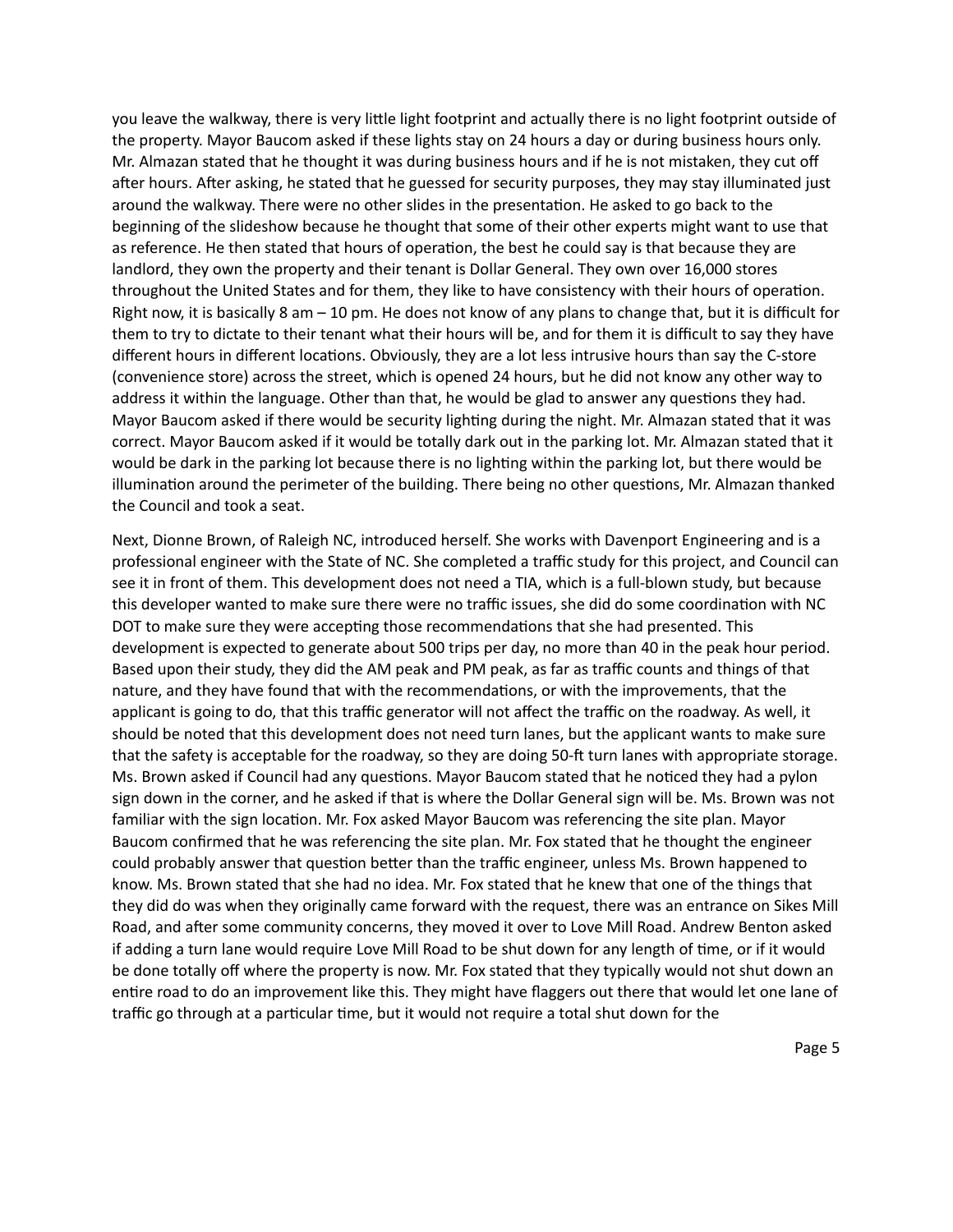road. Mayor Baucom then clarified that there would be no access from Sikes Mill then, it would all be on Love Mill Road. Ms. Brown confirmed his statement. There being no other questions, Ms. Brown took her seat.

Next, Rich Kirkland, of Raleigh, introduced himself. He is a State Certified General Appraiser. He has been appraising in NC for about 25 years. He is also a MAI through the appraisal institute. He regularly appraises agricultural properties, subdivisions, and commercial properties, including Dollar Generals. He was asked to look at whether or not this proposed project would have an impact on adjoining property values. In that process he looked at 17 different Dollar Generals in the area, including 4 in Union County and some others in adjoining counties. Of those 17, all 17 of those have adjoining residential uses, in fact, they have adjoining residential uses that are much closer to the building than what's proposed with this location. The closest home at this location is actually owned by the same family that is selling the land and they are also closer to the gas station than they would be to the Dollar General. The second closest home is also similar distance to the existing convenience store gas station than it will be to the Dollar General, again, it's across Love Mill Road. Looking at the sales near the other Dollar Generals, he found no impacts on property values; they are selling for the same price for the same style home, same price per square foot. It is his professional opinion that this proposed project would have no impact on adjoining property values. It is being located in an area that the Town's Land Use Plan calls for commercial, so even if this Dollar General doesn't go there, there would be some form of commercial anticipated for this location. He then offered to go into greater detail or answer any questions. Mayor Baucom then asked that in Mr. Kirkland's professional opinion it would not affect the property values with residential. Mr. Kirkland stated that was correct. There being no other questions, Mr. Kirkland took his seat.

Next, Ken Miller, of Greenville, SC, introduced himself. He is a retired police chief from both Greensboro, NC and Greenville, SC. He served 21 years with Charlotte Mecklenburg Police Department, rising from recruit to deputy police chief at the time he was appointed to Greensboro's police chief. He has worked at all three organizations to develop what he calls contemporary crime analysis techniques to drive and guide police response and problem solving and reduced crime in those three jurisdictions. He successfully achieved those goals in all three jurisdictions. In Greensboro and Greenville, where he was police chief, they had record crime reduction using crime analysis effectively. He has looked at Dollar Generals here in Union County, he has looked at them in Stokes County, and he has looked at them in Iredell County. The conclusions are very similar if not the same in each county. He can tell you that in his analysis, they pulled calls for service from the county 911 center, and they examined those calls for service line by line, and categorized into types. In addition to that, he drove to each of the 6 sites that are here in Union County, sorry, he drove to 5 of them, and he also included the Marathon in that analysis because the Marathon is the one commercial location that is most proximate to this site. They anticipated some concerns to come out of that, and those concerns were raised by the community in the last planning session. In all of that analysis, driving and looking at the sites, he can tell you that from traffic perspective, he saw a volume of cars from 5-13 on any given site at any given time. That is consistent with Iredell and Stokes Counties as well. From a calls-for-service perspective, most of the calls that are occurring in Union County are calls that are driven by the Sherriff's Office doing building checks, that is, over 66% of all calls for service at Dollar Generals are service checks, or business checks. The Sheriff's Department is getting out there and they're shaking doors, driving through parking lots; they're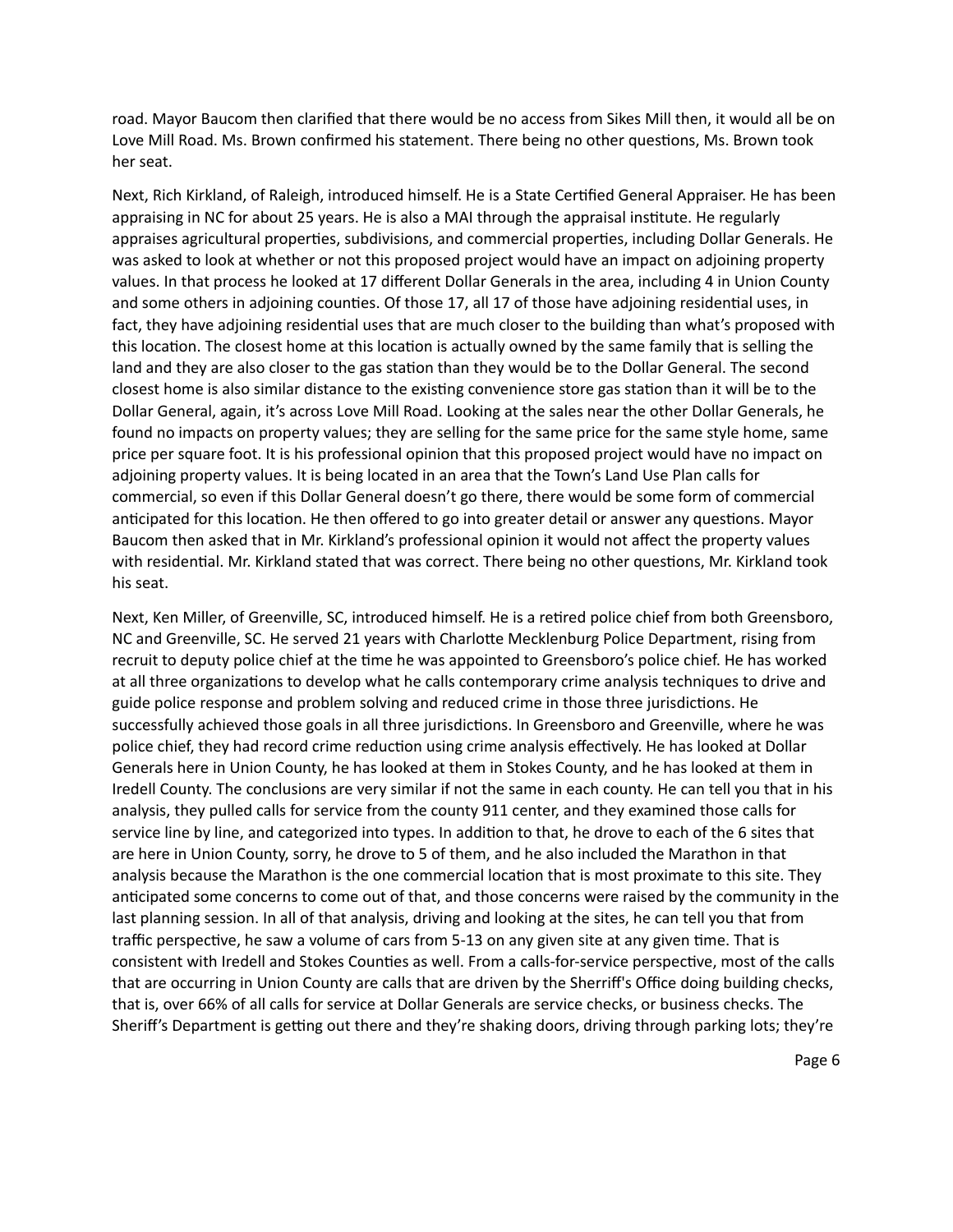doing what we expect them to do in the evenings, checking in on the welfare of the people working at institutions and businesses around the county. From a crime perspective, they saw an average crime of about, total in Union County, of 7 per year, that includes the Marathon. That's not per month, but per year. You could expect that on average, you would expect this store to generate 7 crimes. The majority of all the crimes that are generated at Dollar General are property crimes, and they include larceny and shoplifting, so they occur within the store. There are very few violent crimes, when he looked at 25 months of data, all they had were 9 violent crimes across 7 establishments for 2 years. It is very, very low and very low risk for violent crime activity. It is mostly property crime, and mostly occurs in the store, and you are looking at a rate of about 7. His opinion is that the store, like any development, will generate some level of crime, but that crime is not appreciable to be of concern to the community. As a police chief, he would not be concerned about that level of crime because you have to also consider the service that the organization or business provides and the convenience the business provides. He thinks that it far outweighs any concern for crime. He then said that he would be happy to answer any questions. Jeff Broadaway asked Mr. Miller if he saw any increase, when he looked at the numbers, as far as with traffic accidents. Councilman Broadaway stated that a concern he has, to be honest, is with the location of this one being right next to a school where they have drivers that are not necessarily the most experienced, at best. He asked if Mr. Miller has seen an increase or if he noted that in any of the numbers. Mr. Miller stated that when you look at these 7 sites, including the Marathon, and you looked over 25 months, there were 29 collisions reported. Some of those can occur within parking lot themselves. He does not really have a way to distinguish that just from the calls for service versus something that occurred on the roadway. Some of them could be backing accidents, people pulling in, you know, bumping another car. Some of them can occur when people are entering or exiting a property. But you have, basically, a little more than one per month across 7 sites. That is not one a month at each site, it is one a month across 7, a little more than one a month. So, it's really not, from a collision perspective, he would not view that as a big problem either. Jeff Broadaway stated that the reason he asked is that he had reached out to the Sherriff's Office here with that concern as to what they may have seen, and certainly in respect to the location at New Salem as it is the most like this particular location, and they did say that they had noted an increase in traffic accidents with a location right at a roundabout. He stated that it does concern him somewhat and they were averaging around 14 or so per year for the last 5 years, with some years up and some years low. Mr. Miller stated that it is possible that roundabouts can generate some of that, particularly when people aren't that familiar with roundabout functions and yielding. He stated that he did drive the New Salem site, and there is a lot of additional development around there, and he would call it congestion. They have the church across the street, you have the volunteer fire department and the Sherriff's outpost there, you've got a little bit more compact development with vehicles coming in and out, so it's possible. He also saw more vehicles on that lot at Dollar General, there were 13 there when he spent his time evaluating that, and they were coming and going, but about 13 at any given time, 11-13. There being no other questions, Mr. Miller thanked Council and took his seat. Mr. Fox stated that he would note, in regard to the turning lane that they added, as Ms. Brown said, that was not mandated by DOT at all, but they decided to do that just out of an abundance of caution because of the concerns that they had heard from the community.

Next, Justin Church, of Wilkesboro, NC, introduced himself. He is a registered professional engineer in the state of NC and has served as the engineer on record for well over 100 Dollar General projects, a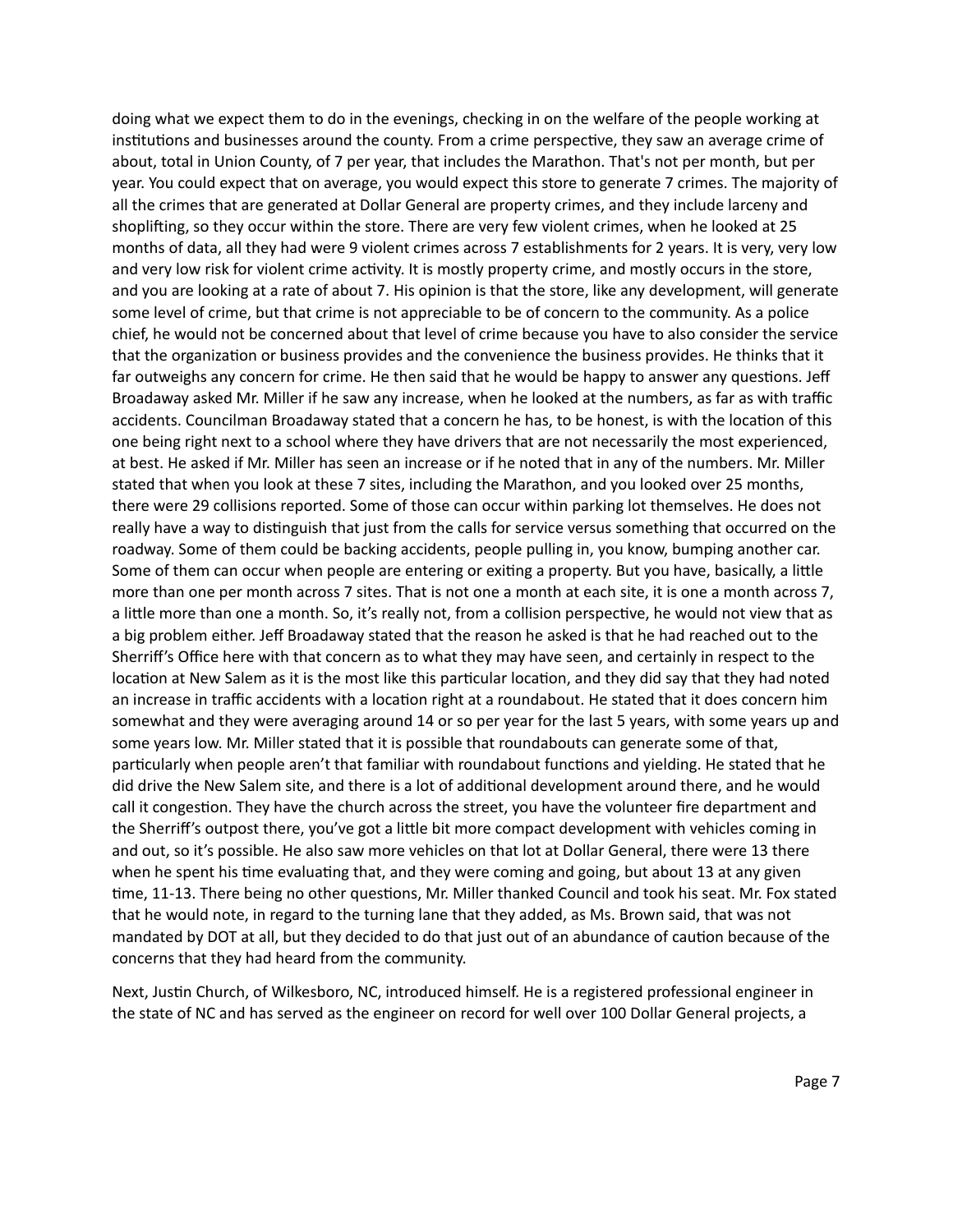large majority of those for Teramore Development. He stated that he would be brief with his comments and try to answer some of the questions that had been raised thus far. They spent a considerable amount of time in their code review and working through multiple iterations of this site plan to arrive at the configuration they have shown on the screen behind Council. They moved the entrance from Sikes Mill to Love Mill, that's already been noted. Again, the developer is going above and beyond at considerable expense to provide turning lanes for their entrance. They spent a lot of time going through the development ordinance for the town and feel confident they are meeting all aspects of that. He does not have any safety concerns; he feels like they have adequate truck movement to accommodate emergency vehicles, delivery vehicles, and the everyday traffic to that store, so he does not have any safety concerns. As far as the question that was raised about the sign. Yes, that sign in the corner is the proposed sign location for the store. He thinks the other big issue that has been raised is stormwater. Union County is in an NPDES Phase II area, so our stormwater requirements are regulated by NCDEQ at the state level. They will obviously have to provide a design that meets those requirements and that will be reviewed by DEQ in Raleigh. They do not have objection to a third-party engineer reviewing that design, but ultimately, they [DEQ] are the jurisdictional authority for that portion of the project, so they would be doing the ultimate review and providing the permit for that. He then stated that he would be happy to take any questions Council might have. Andrew Benton asked if the sign at the entrance of Sikes Mill Road lit, if there would be electricity run to that. Mr. Church stated that yes, it is a pylon sign. Mayor Baucom asked if the storm water pond would be kept up or will it have rip rap around it. Mr. Church stated no and said there are several components that make that up. It would have what they call a sand filter, and DEQ has a manual of available practices that are available to them to design and treat their stormwater burden. For a site of this size, they almost always install a sand filter, which is basically a depression that Council sort of can see in their grading plan there; it is a little bit preliminary and not completely fleshed out, but the idea is that stormwater would be directed to that, and then it will infiltrate slowly through a layer of sand to capture and remove pollutants. So, it is not a device that would have permanent water in it; it is not a mosquito issue; it is not a deep-water safety hazard, or anything like that. It typically will stay inundated for 24-48 hours after a large event, and then it would be dry when there's not a precipitation event. The state imposes upon them an operation and maintenance plan to ensure that it is maintained, that it functions as designed, and they have to verify that for the state on an annual basis. Mayor Baucom then asked about the septic field and if that was outlined on the site plan. Mr. Church stated it was, on the north side of the site, and they will likely be pumping to their septic field there. He said that it was not at all uncommon, they do that, he would venture to say, on as many as half of their stores. It is very common. Mayor Baucom then asked if the entrance and exits are safe enough, wide enough for emergency fire and rescue. Mr. Church stated that they absolutely were. He said that, of course, they would have opportunity to review that during their formal permit drawings, but yes. It is very much in line with what they do everywhere else. There being no other questions, Mr. Church was seated.

Next, Amanda Hodierne, of Greensboro, NC, introduced herself. She is a practicing attorney, but she is also a professional planner. She has her degree from the UNC School of City and Regional Planning. Her accreditation is with the American Institute of Certified Planners, so that is the capacity that she is speaking to Council in. Mike asked her to look at this from a land use analysis and planning perspective, so she took a look at three things. She looked at their Land Use Plan guidance, their existing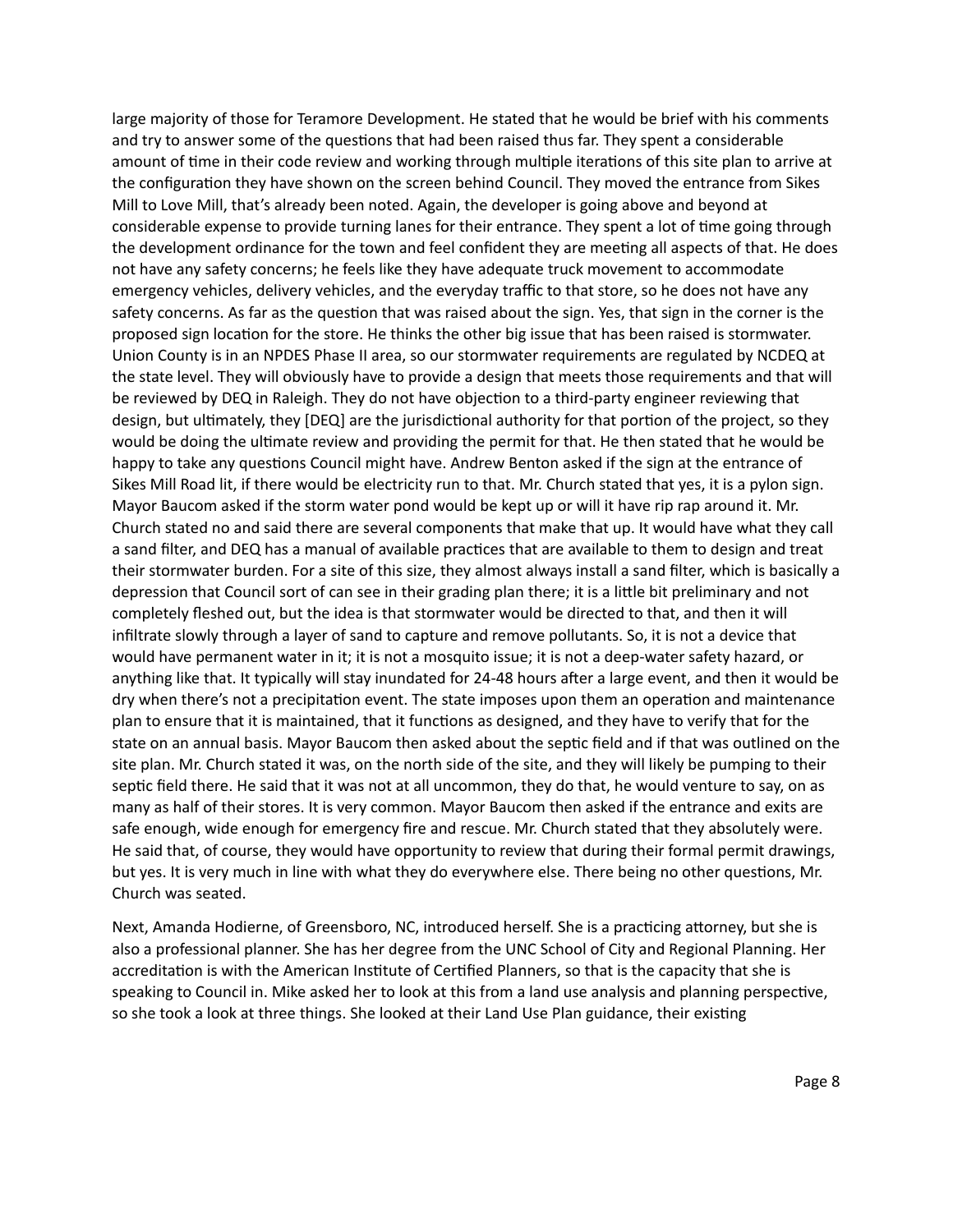environment, and she looked at site-specific compatibility conditions, so that's the three things she will briefly talk about. Starting with your Land Use Plan, Council has heard this mentioned a couple times tonight, that this request is consistent with your Land Use Plan. So, she wanted to briefly talk about why that is so important; why that's such a big deal. The Land Use Plan is your comprehensive planning instrument. It is a guiding document and is meant to be respective; it's meant to be preemptive; it's meant to be a place for your town to vet and decide and prioritize what's important to you as a community so that when you do have development requests come in, you can evaluate those against this plan that you've already decided is important to you. That prevents you from making haphazard decisions that might just be reactionary to what's in front of you, as opposed to looking at what your goals are and what your long-term interests are; what your prioritizations for the town are. In fact, these planning instruments, comprehensive plans, as they are called generically, are so important that they're required by state statute. That's a relatively new development and towns that don't have one have to have one by this summer. Of course, you guys already have one; yours was adopted in 2006, and she took a look at that and noticed a few things that were informative to this request that she just wants to highlight. She stated that you have an adopted vision statement to create a limited number of commercial and light industrial businesses that meet the day-to-day shopping needs of the residents and create employment opportunities. She went on to say that you have an adopted goal to prevent strip development, and instead encourage nodes of commercial development in strategic locations. One of those strategic locations, there are five identified, and one of them is this five-points intersection, as she understands it is called commonly around town. She stated that you have an adopted policy to favor and encourage conditional use zoning for commercial requests, and that's, of course, the type of request this is tonight where you have site-specific conditions the applicant offers you over and above what your code requires, as opposed to just general use where you can do anything that's allowed under the ordinance. She then said that you have an adopted future land use map that tells you where these uses should go. So, you can actually see on a map where it was decided and vetted for future growth to go. You have an instructional directive that the future land use map should be used by the board, like yourself, and the town council, like yourself, as you make decisions on zoning and land use matters. With those guiding principles in mind, looking at this specific request, it is, of course, very much in keeping with that adopted plan. It is for B2, a commercial district, and it is in one of these identified future commercial nodes in one of the strategic locations that your town decided was appropriate for commercial growth. By sticking to that land use designation, that's really important, because it allows you to keep everything inside the framework that you've already decided upon. You don't have to shift everything around and now say, "Okay, well, if we move this here, what does that do to our farmland preservation over here; what does that do to sprawl over here?" You don't have to do any of that. This is exactly as your plan contemplated. That's nicely done and that's what you want to see happen when developers come to town and propose projects. You don't have to rethink your framework. It is also a conditional use proposal, which your comp[rehensive] plan tells you is favored and urged and encouraged, so by doing that you get a request that is more nuanced, more specified to this exact location, so that it can talk about compatibility and design issues that make it a better fit. Looking at a couple of planning principles in your existing built environment, a really common planning principle is to focus your more intense uses around your larger intersections, around your public infrastructure investments. Of course, that's what you have here. You have this nice, new roundabout that was put in with public dollars to manage what can be an unwieldy five-road intersection, and then you've got your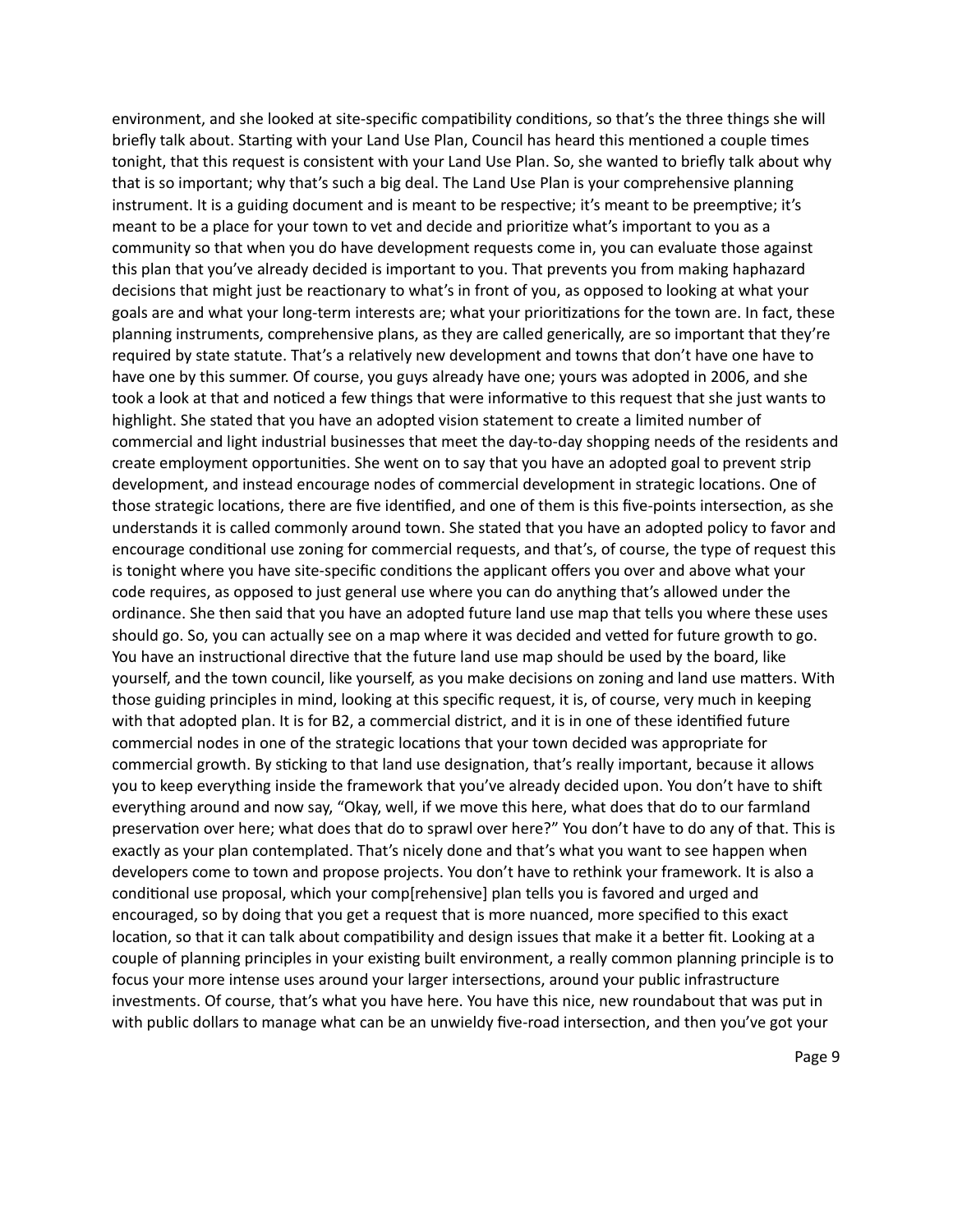commercial uses contemplated to be at the epicenter of that intersection. We just talked about that in your future land use plan that it says that should be your commercial uses. From there, from a planning standpoint, you want the next ring of that circle to be your institutional and public uses – churches, schools, parks, and, of course, you've got that here. You've got the school backing up to the remainder of this site. And then, from there, your outermost ring would be your residential uses. The intensity graduates from that epicenter of the intersection and steps down as you move away from that intersection. What that does is it focuses everything where it should be, around the infrastructure, around the safety measures that are at an intersection and it keeps it from just domino-ing down road and being site after site along the public right-of-way where it can start to interrupt your rural view sheds and your greenbelts and it can start to look kind of like sprawl, even in a rural community like this. By keeping it focused at the intersections, it does exactly what your land use plan contemplates and it prevents that strip development and it preserves your rural farmland and open space. Also, it is a wellsought-after principle in these rural and residential areas to have supporting residential uses here, not a Costco, not a Walmart; nothing that you're going to wake up on Saturday morning and that's your whole day, to drive to Lowe's Improvement, but your supporting uses. Ones that if you forgot something while cooking dinner, you can run out and get it. Ones that if you're just coming home from work and want to pick up a few items, they're right there. What that does is it limits your traffic generation. You've heard multiple people say tonight that this is not a high traffic generator, and that's why, because this is not somewhere that you're going to drive miles to go to. It is meant to just serve the people who live around it. It's called a residential supporting use, and again, that limits your traffic from people having to crisscross around a community to go get basic goods and services. Finally, we have talked about conditional use zoning and how that helps achieve compatibility. Your land administrator recommended that here and the applicant has done that. They proposed seven conditions that speak to compatibility issues, things like lighting, things like landscaping on site, things like your building elevations, your dumpster location. All of that is done to mitigate the impact of commercial development so that those who live around it and those who drive by it and see it from the right-of-way can do so in as much of an unobtrusive fashion as possible for a commercial use. All of that rigor that you would expect from a conditional use application is present here. The last thing that she would mention is that as a rezoning request, this is, of course, asking you to make a decision on land use. It is just asking you if it is reasonable to rezone this property to B2 with this specific set of conditions. You know, it is tempting to look at the actual user and the end user, but what you want to remember is that these conditions will run with the land. They'll be there forever, so whether Dollar General turns into Sam's Grocery, or turns into something of the future that we can't even imagine, by adopting a land use that's consistent with your planning principles and goals of your town, with conditions that make this site even more compatible, that's what is going to ensure you that this is a good fit for your community in the long term, and that's the decision you are being asked to make tonight. The applicant will have lots of other times when they'll have to come in for a permit; they have to get a stormwater permit, a driveway permit, a septic permit from your health department. All those technical reviews will come after this and you'll have lots of professionals acting on your behalf that evaluate that, but tonight, it is just about the land use and making sure it is a compatible one with your community. She then stated she would be happy to answer any questions. Mayor Baucom asked the Council if they had any questions. Mr. Fox then stated he would call on Cory Klassett to speak. He said that while Cory was coming up he wanted to address one other piece of information Council asked about, the New Salem store. One of the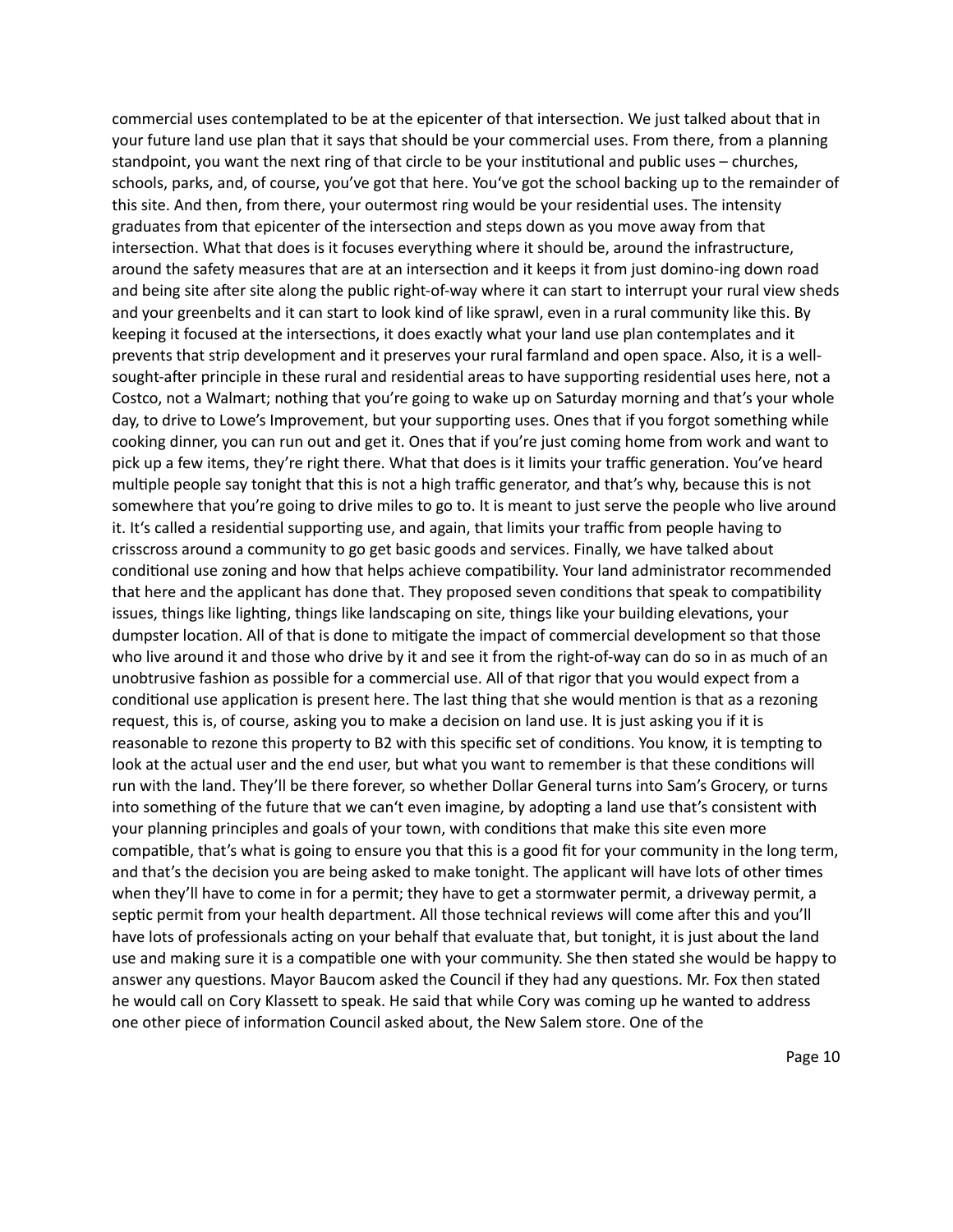differences that has been pointed out there is that at that New Salem store, they only have a right in, they don't have a left in as well. This proposed store, you know, has two different additional traffic safety features, a right in and a left in. That would make a difference between this store and that store, so he wanted to point that out. He then asked Cory to come up and talk a little bit about the community support.

Next, Cory Klassett, of Hickory, NC, introduced himself. Mr. Klassett stated that he is a licensed realtor in NC, and he represents the Haiglers and their property that they have over on Sikes Mill and Tom Helms, and also along Love Mill. Over the last several months, actually the last couple of years, he worked with the Haiglers and representing them with their property. Prior to putting the property on the market, they studied the land use so they would know what the future looks like for these pieces of property. They have been to planning meetings and were very surprised at the staff recommendation and what the outcome was of the last planning meeting. That led he and the Haiglers to question if what they're proposing and requesting in a conditional use for a piece of property really, if there was really that much opposition in the community for this request of conditional use. So, Ms. Haigler, wife of one of the owners, said that they needed to work together, they needed to step out, they needed to ask members of the community, that if they're proposing a conditional use rezoning, if there is really this much opposition against their conditional use for future development. You have heard about the design of the site, heard about lighting, the new concept of what is proposed to be built there, traffic, but with their discussions with members of the community, neighbors, citizens, and you have copies of this he does believe, 450 signatures of folks who are in favor of the site being conditionally zoned for the use of a Dollar General. You can see with the over 400 signatures that you have, as well as 43 letters that were sent in and sent back, they requested and asked folks, "Hey, what do you think about this?", as well as 29 businesses around the corridor there that are in favor of the Dollar General and of the conditional use. One of the components, and you can read, but just, a neighbor, actually not just a neighbor, but a business owner, a large business owner, "A great asset for our community. We've had stores to buy groceries and supplies, at almost every crossroads for years. This is going to be convenient for the people of our area. My whole family is super excited about a Dollar General store so close to home." "In favor." "I have lived in the area all of my life. I welcome and look forward to a new store and intend to support it." "Bring on a new Dollar General." Another letter in favor, and this is just a sampling, "Unionville needs this store for our community, it needs this store." Mr. Klassett told Council that they have copies of all the letters and handwritten notes from folks as well as the petitions, and as a real estate agent and licensed in NC, they do look at how land is to be used through land use plans, and this does fit with the plan that Unionville has adopted. He said that he thinks it is special to note that so many of the folks that are in favor of this are lifelong residents of the area, and Council will hear from some of those folks at this meeting. He then asked Council if they had any questions of him. Mayor Baucom asked Council if there were any questions. There being none, Mr. Klassett took his seat.

Mr. Fox thanked Cory and then said that he would like to briefly conclude. All of their folks were available if other questions come up from citizens and such. He would certainly ask Council to consider everything they had heard already. They feel like they have addressed all of the questions with professional experts. In particular, Council has heard numerous times how this site is consistent with the future land use plan, and Council has heard that from their own staff as well as their experts. He would also encourage Council to really take to heart what Cory highlighted and what Council will hear in a few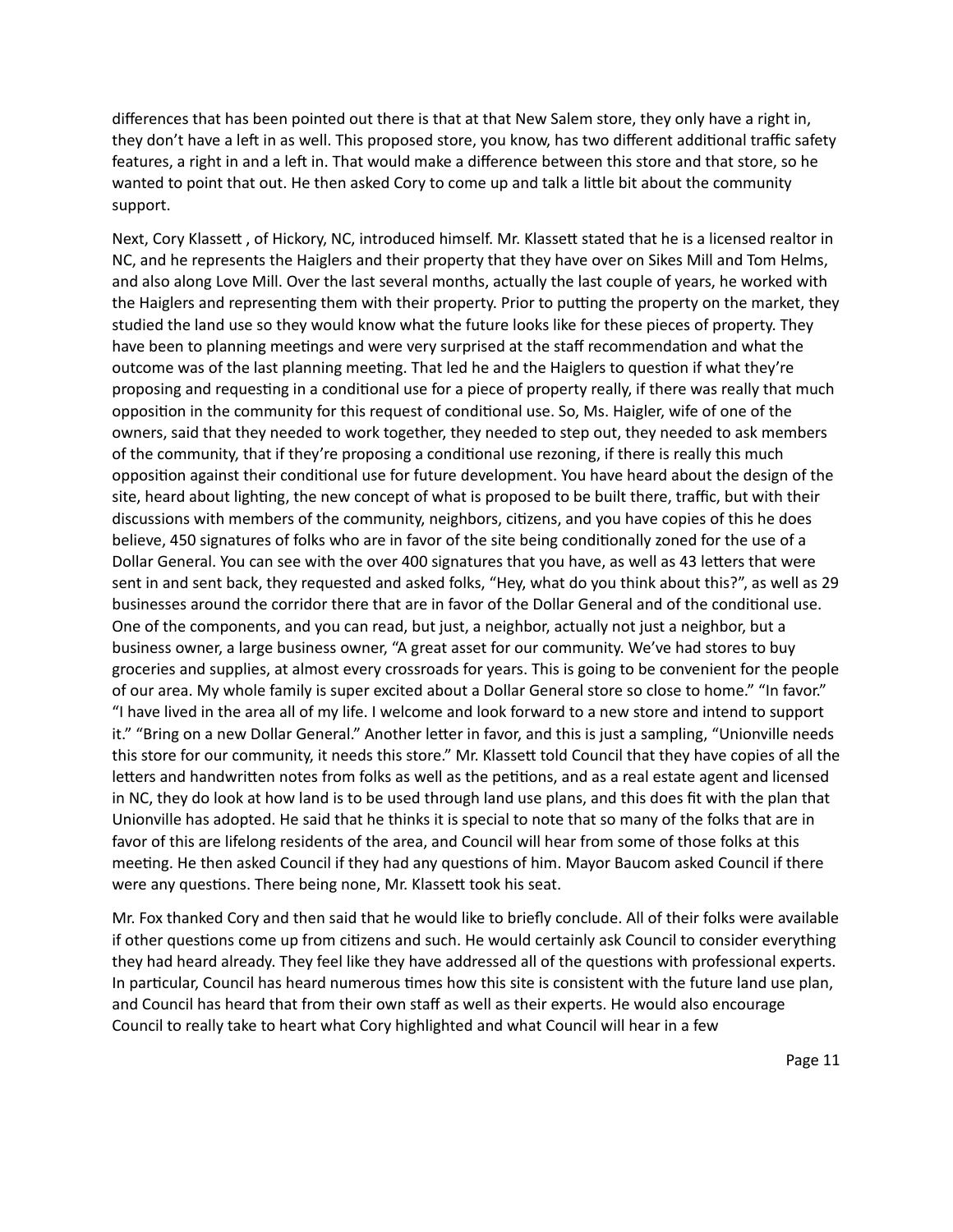moments. He said that we all know in life that it is much easier to be against something than it is to be for it. Typically, if someone's against something, they are fired up; they'll come to a meeting; they'll speak against it. The average person who is for it, the silent majority, so to speak, it is not often worth it to them to leave their home, come and sit in a meeting for 2 hours, just to support something. But the amount of support that Council will see, and hopefully Council has seen in the letters they've gotten and the petitions is truly incredible and, really, in their opinion, shows that this community does welcome this business and does want Council to follow their published land use plan and approve this rezoning. With that, Mr. Fox said that he was happy to answer any questions Council may have of him here or they can conclude and come back if Council has additional questions. Mayor Baucom asked if there were any questions at that time.

There being none, Mayor Baucom then said that they would start with the people who had signed up to speak then. Mayor Baucom then said that he thought two minutes was fair to all the respondents for and against. He then asked the staff if there was a timekeeper, and then advised speakers that after they got up there to speak would be when the timeclock would start. He then called on the first speakers, J. Hugh and Belva Rushing would be the first two to speak.

J. Hugh and Belva Rushing, of 2807 Sikes Mill Road, then came forward to speak. J. Hugh stated that he wanted to say that he just wanted to tell the fellows that he was born in Unionville and raised in Unionville, and went to Unionville school, and still lives in Unionville. He is 87 years old, and he would sure like to see that Dollar General go out there. His land joins their land there, with the Haiglers, and it would be right across from his house, and they would love to have it. He has a hard time getting around and driving, he drives his van sitting in his [wheel] chair. It is the only way he can get around. If he doesn't have to go very far in town, and if he can get this thing there, he would be very happy. Belva stated that she would like to see it very much. They have talked to a lot of people taking names and there are a lot of elderly people who live down Sikes Mill and other places too, and when they tell them where it's going to be, they say that they could just go there because they don't like to drive to Monroe and that's the way they feel. They don't like to get on busy roads. They go to Dollar General at Fairview a good bit and have to go up 218, and that's a busy road. As far as the traffic, they have been living here for 60 years at the same place and they've seen a lot of traffic go through from schools and it hasn't bothered them. A lot of times, if there is a backup when school lets out, it does not take about 30 minutes or so for it to move on out. To her, traffic is not an issue for it. She understands that on Love Mill they might have a backup when school turns out, but after they get started with picking up their children, they come on, go on around the roundabout, and it just moves out real good. She does not see why traffic would be an issue on it. They thanked Council for listening to them and said they would surely like to have it close to their house.

Andrew Tomberlin, of 3607 Love Mill Road, was then called up to speak. Mr. Tomberlin greeted the mayor and council members, then said that he had been a lifelong resident of Unionville except for a brief time when he lived in New Salem, and he was happy to move back to Unionville. During the time that he lived in the New Salem, the Dollar General was built right there beside the fire department, and the worst thing about it was how convenient it was to spend money there. On the way home from work, he went right past it, and if his wife needed some ingredients she forgot to get at the store to make dinner, she would call and say, "Hey, can you stop in and grab this?" He would usually grab that and four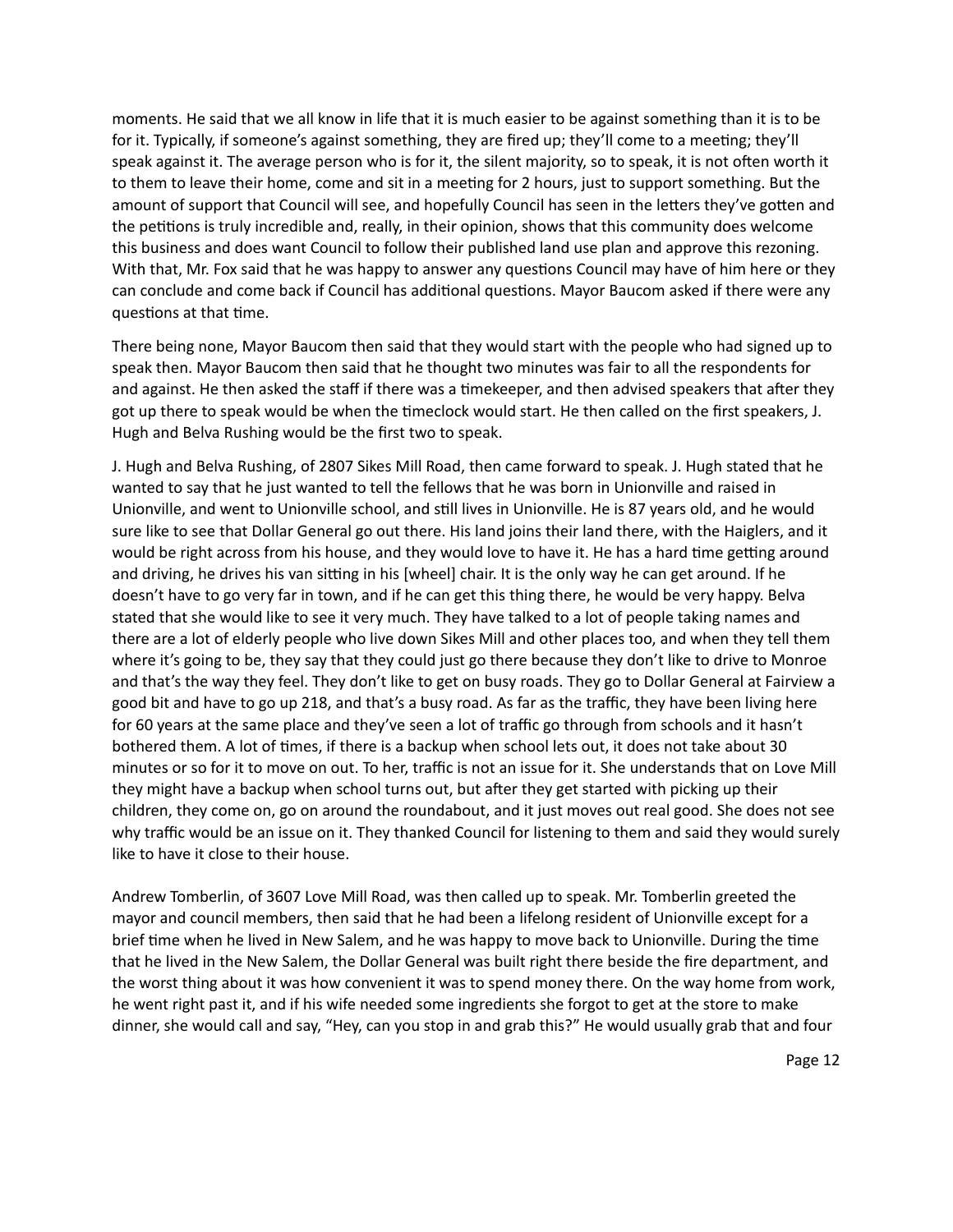or five other things, usually cookies and chips, as, he said, you can see. He said that he looks forward to having something close by. He lives a mile up the road from there and it would be nice to have something just a minute or two minutes up the road. If the kids want to make brownies after dinner, they could go get it and be back at home in five minutes. For convenience, he thinks Unionville needs something like this. As a matter of property rights, he thinks it is up to the Haiglers to sell their land to the developer and do what they wish with it. He's excited to see this happen.

Ray Poplin, of 3310 Poplin Road, was called on to speak. Mr. Poplin introduced himself and said that the Ruth P. Poplin Family Limited partnership was formed in '91 and is six members strong. They bought a Dollar General store in Mullins in '04. It was a brand new store on Hwy 41 N., which is Main St. through Mullins. In March of '05, he and his wife alone bought another Dollar General store in Scranton, SC. It is on 52 Highway below Florence, three miles back this side of Lake City. He is going to try to compare "used to be" to this. He said that their stores have got metal sides, metal back, with different fronts. This is the latest, most modern, can't get no better store. This store is all brick with a different, much better entrance. This store has got 2518 square feet more than either one of their stores. What it is, is that Dollar General's home office is in Tennessee. Their stores are double net stores, this will be a triple net store, which is much, much better. A double net store is, the home office monitors that store through satellite. If something goes wrong in either one of their stores, home office gets the message, and they get the message. If they don't have it fixed within just a few days, home office will send their crew, they'll fix it, they'll send home office the bill, and home office will take it out of their rent check, so they're going to fix it either way, you see what I'm saying. The best thing Council can do is go ahead and let them put this building here. All the lights outside, everything is modern, no comparison between the two. They had their store, he and his wife, had their store appraised about a year ago and the appraisal came back within \$25,000 of what they paid for it. At that time, Mayor Baucom advised Mr. Poplin that he would have to call time. Mayor Baucom said that Clerk Gaddy had called time. Mr. Poplin thanked them and took his seat.

Roberta Hamborg, of 2029 E Lawyers Rd., was next to be called on to speak. She gave her address and said that the location of their house was near Little Mill Creek. Little Mill Creek is the recipient of all drainage from five-corners and everything up on that high area. Over the last few years, they have seen a big uptick in stormwater, basically the heavier rains. Whether or not you agree with global warming, there is a big increase in the heavier rains that they've been experiencing. She said she would read so she could get in her two minutes. Development of the five-points area, including the septic property being discussed this evening, will further aggravate their situation. She said that she is not the only one, there were other people present to speak about it. The responsible development, which includes a comprehensive stormwater management plan is needed to prevent the disaster of flooding in the years to come. She is an experienced flood victim, and she experienced exactly the same thing. A company came in near their home in Connecticut, put up a big parking lot, and all of that water flowed into their neighborhood and created a disaster. She said that Sonya had said that Council was going to look into getting some type of a storm water management plan. It is imperative that Council does that because what will happen later on is really a disaster. She thought she used her two minutes, she has more to say, but she plans to discuss some of this with the engineers that spoke already because she was told by Union County Stormwater Management that the management of stormwater is a local, enforcement,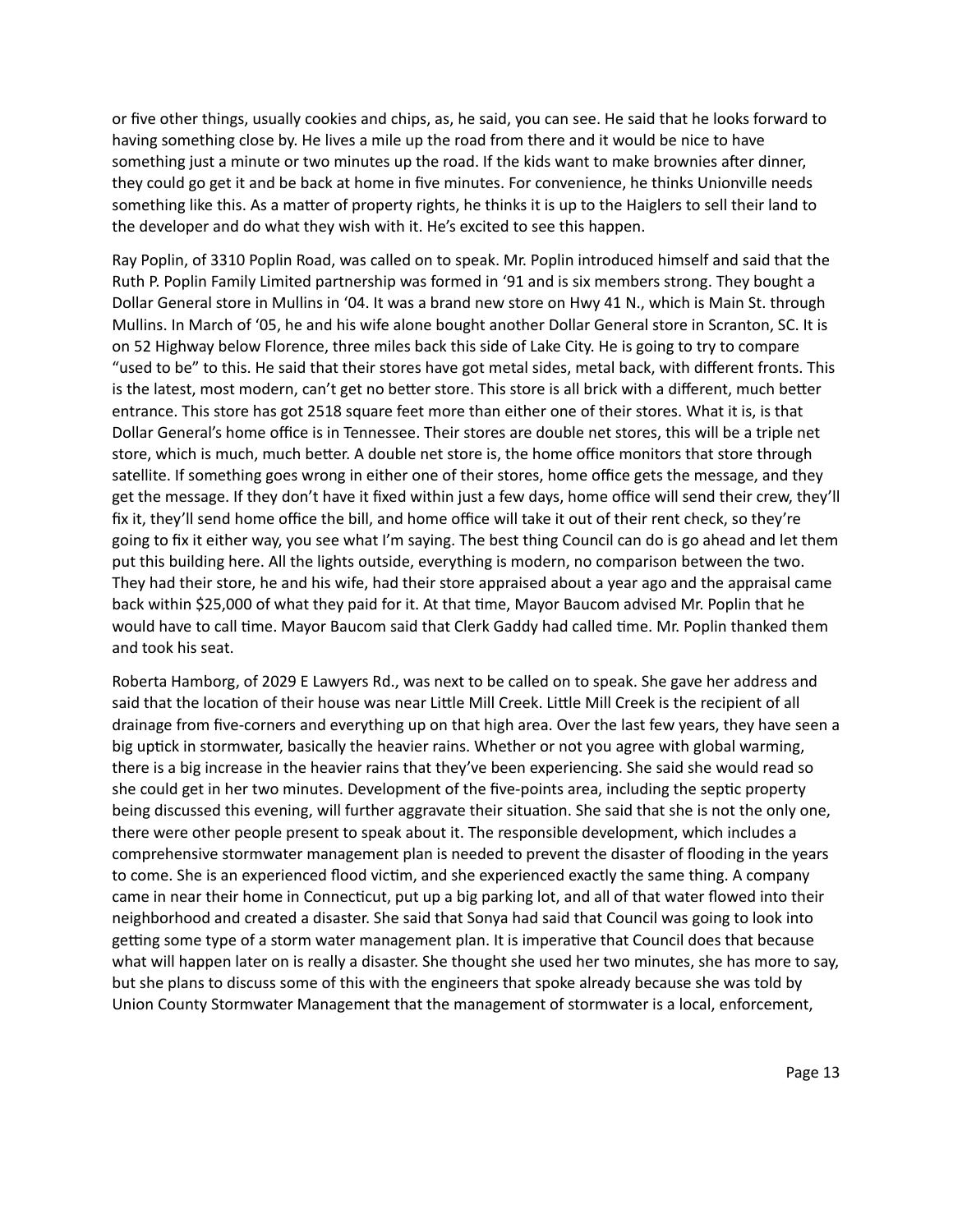and so it requires that Council's group finds some type of a plan and enact it. She thanked Council for their time.

Jim Rowe, of 2220 Haigler-Baucom Road, was next to be called to speak. He greeted Council and said that before he came over there, he did a little research on Dollar General. He would just like to say that they are included on the Forbes 2020 Most Admired Companies, the 2020 Retailer of the Year, and they were recognized by Forbes Magazine as among the Top 25 Corporations Responding to COVID-19. That said, the two oppositions he's heard to this are drugs and congestion. As far as drugs go, at the corner of Haigler Baucom Road, where he lives, and Love Mill, they are used to flash bangs going off at all hours of the night. Also, the other day he came home and at one residence there were six sheriff's cars. He does not know if that was drugs, he just assumes it was, so that's beyond anybody's pail(?). As far as traffic and congestion, for 27 or 28 years, he worked in Atlanta and lived in Gwinnett County, GA. Gwinnett County, for years, was the most, well the best, the largest growth in any county in the United States for several years. When he lived there, if you wanted to eat something after work, you had to stop inside the Atlanta city limits at 285 to get it because nothing was opened after 6 o'clock. Before he left, he could come out of his house and he could go three miles one way and every known fast food or franchise operation in the world was there, or he could go another way and within three miles every fast food or franchise operation was there. It did not slow traffic down one bit. They didn't even notice it because when they built something, they built it off the road and you just went zipping right by it. If you notice on Haigler Baucom, no, not Haigler Baucom, on Unionville-Indian Trail Road, right now they are building subdivisions; they don't slow traffic one bit. There is no congestion. Every Tuesday and every Thursday he goes up to Indian Trail and comes back on that road and he has not noticed anything slowing him down, no construction. If there is going to be any congestion, it's going to be people trying to get out of subdivisions as they come along, and it will be a good while before that problem pops up on Love Mill Road. It's not a problem. Mayor Baucom thanked him for his comments and Mr. Rowe took his seat.

Frankie Mical, of 5112 New Salem Road, spoke next. She thanked Council for letting them speak and said that she loved Dollar General, she had been there several times. She looked at their traffic and looked at their cars. She would say there is probably between 12-15 cars parked at the Monroe Dollar General over on Charlotte Ave. There is not much parking space, but it's never completely full at the times that she has been there. People go at graduated times. Really, if it's going to be a congestion, she thinks with people that are driving and going to the store will know when to go or when not to go. She's for it, and she also wants to tell Council that the teachers need this. You've got fresh food; you've got supplies; they need this. It would be a benefit to them. When they get off work, they can just run over there and pick up something fresh for supper, so consider that. She asked Council to consider all the people in this community because they all live here. We need this.

Kenneth Kiker, of 3405 Sikes Mill Road, spoke. He said that he is a lifetime member of Unionville, lived there all his life; some might say, well, how long is that, so he'll tell you that it's 76 years that he has been in Unionville. He would never do anything, he would never be in favor of anything, that would hurt Unionville. Unionville is his town, he loves it, he loves the people there; it is a great community, and he is in favor of the dollar store. The reason he says that is because we have so many new houses coming in through the community and stuff and, you know, people have got to shop somewhere. If people will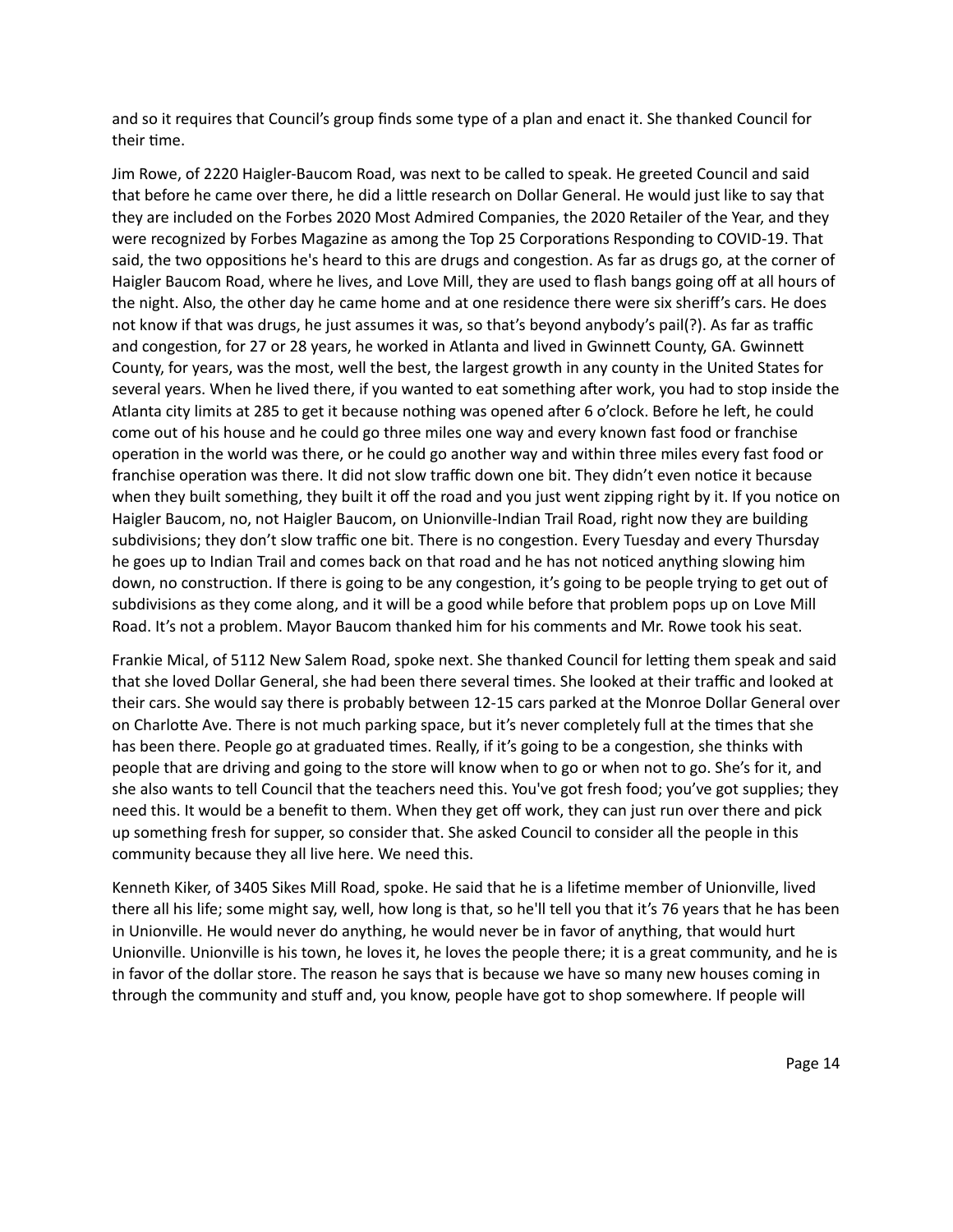think back, we don't have any store except the Marathon and little store over in Unionville. He doesn't see anything wrong with having a Dollar General store. We look at New Salem, they have a dollar store no problems there. We look at Fairview, they don't have any problems with that. He kind of looks at the Town of Unionville and asks why couldn't we have a Dollar General store. He kind of looks at it, you know, he knows we have a Town Council, but he wonders why can't the people decide what they want rather than having to go through Town Council. He doesn't say that with no remorse towards anybody. But really, he thinks the people ought to be in control of it. He said that's what he had to say. He looks forward to the Dollar General store to coming to Unionville. If we get it, we get it, if we don't, he'll still be friends with everybody.

LeNae Haigler, of 1521 Tom Helms Road, was next to be called on to speak. She greeted Council and introduced herself saying she is the wife of Hoyle Haigler, one of the gentlemen who has the land up for sale. He and his brother are lifelong residents of Unionville. They were actually born in Unionville in their family home. They have served in the US military, are retired independent truckers; one is 78 and the other is 76. So that's just an introduction as to who the landowners are. Neither one of these gentlemen hear very well, so she has to be their ears as well as their voice. They have put together a synopsis of the positive factors that they think they could help bring to Unionville. They would never do anything to hurt this community that so many people have lived in all their lives and enjoy and have worked so hard to build a reputation of being a fine community. The major factors that are positive in the aspect of developing the Dollar General and accepting this proposal, it would provide a full range of basic needs for all citizens within the Unionville community, male and female, from infancy through the golden years. It would have easy access without travelling on busy highways, such as Highway 218, Highway 601, or Highway 74. It provides convenience to reasonably priced goods and services. It strengthens the tax base for Unionville and Union County, keeping our hard-earned money in Union County, instead of spending it in Stanly County or Mecklenburg County, which is happening now a lot in northern Union County. People are going into Stanly County to spend their money at Lowes or Walmart. It opens the door for an employment opportunity. Its close proximity to the schools allows easy access to school supplies for students and teachers. It provides the opportunity to purchase fresh fruits and vegetables for healthier food choices. The building design and structural components provide great curb appeal. It offers snacks, drinks, and restroom facilities to visitors to Unionville for special events, such as school and church activities. We don't realize how many visitors we have coming into our community, and when they're there, they have nowhere to shop. In summary, the vitality of the Unionville community is reliant upon providing the essential goods and services for all residents within the community. She thanked Council for their time and was seated.

Roddie Baucom, of 2021 Lawyers Road, spoke next. He said that he would like to say that his concern is surface water, flood water, that's coming down Little Mill Creek. There is a tremendous amount of water that comes down through there. His driveway crosses the creek. He has seen it over his driveway several times, so if it's over his driveway out into Lawyers Road before, he is just afraid that there will be a bigger problem in the future. That water then goes on down towards Lark Trail, down through that housing development, and he is afraid there will be flooding down through there. He has nothing against Dollar General. He patronizes them a lot, but he is just afraid that Lawyers Road, the drains that are under the road there right at Greyfield are not adequate to carry the water that is going to come down through there. Basically, that, he just wants to make sure that Council has looked at it close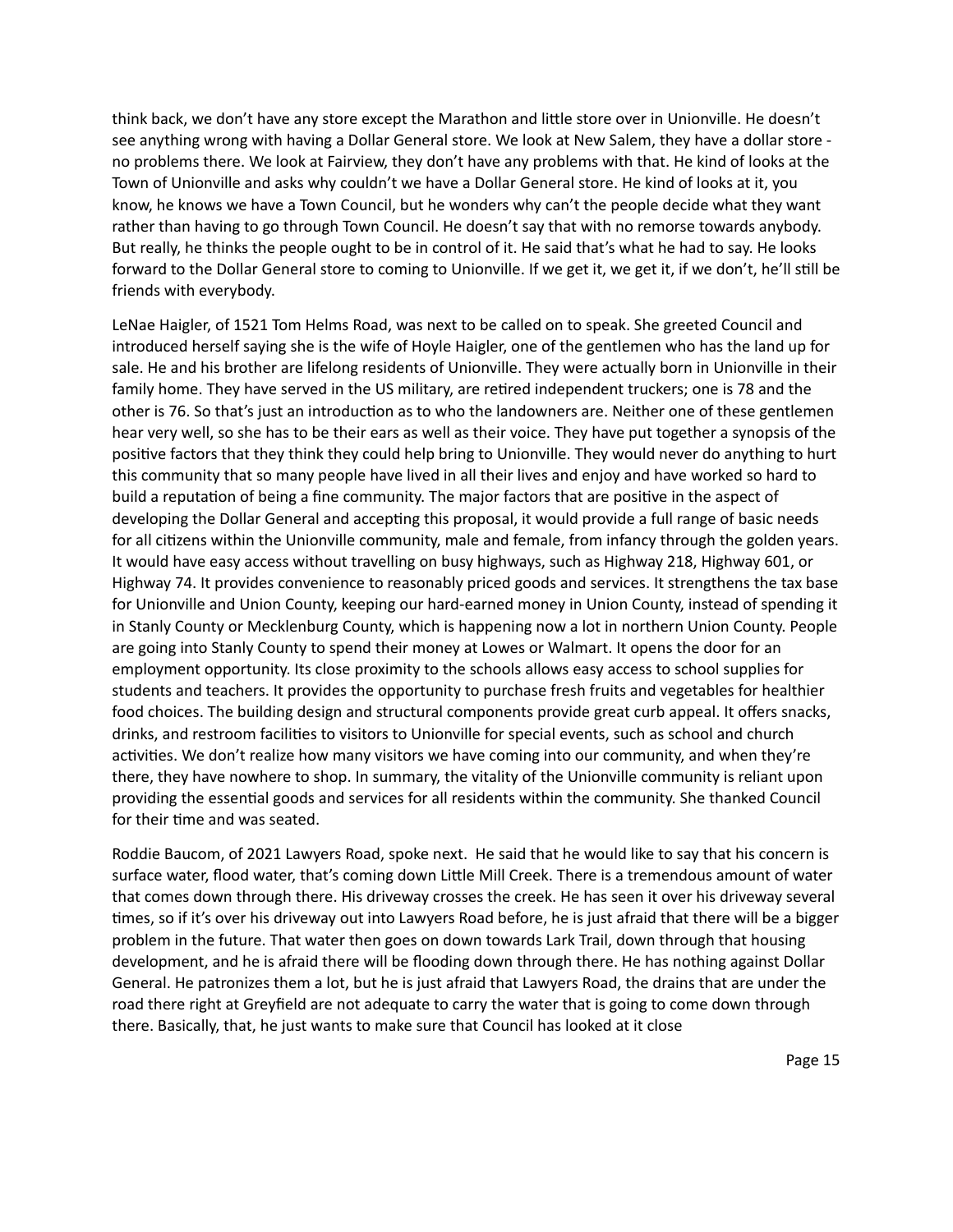enough that this does not present a problem for that area of flooding in the future. He said that was all he had to say.

Derry Simpson, of 2109 Clontz Long Road, then spoke. Mr. Simpson addressed the mayor and Council and said his name. He said that he thought he knew about every one of them, but he has been a lifelong resident of the Unionville community. No, he does not live inside the city of Unionville, his driveway does, but he doesn't. At first, he didn't know much about the Dollar General and honestly didn't even know we had a Dollar General even being proposed in Unionville. He got in contact with Mr. Josh Huffstetter(?) with the Dollar General and the more they talked, the more he liked what he heard. You know, since Jim Baucom's store, since Jim passed away, we don't have a grocery store on this end of the county. A lot of folks in Unionville go to Monroe, but on his end, you have to go to either Locust, Monroe, or Mint Hill to get groceries. He has had a lot of folks call him and talk to him about this Dollar General and what it would do for his end of the county. A lot of older folks, and he's getting to be one of them, but a lot of older folks don't want to get on 218. He doesn't want to get on 218. That's a dangerous road. If we had this in our community, right up here at the Haigler property, right at Piedmont, it would be a win-win for the community, it would be a win for the town, and it would be a win for all of us. Just looking at the picture of it, it's a beautiful building and it will be an asset to our town. He's hoping that Council will consider this, and they will vote in favor of it. He has a lot of folks here in Unionville, he loves Unionville, was born and raised here and loves the people here. He did 30 years with the sheriff's office, and he's had folks call him and tell him that it will bring robberies. He said that he would be one to tell you that as a retired deputy sheriff, you can get robbed getting out of your vehicle at your house. That doesn't stand water to him. This will be a big asset to our town if Council will approve it. He then thanked Council and took his seat.

Next, Treena Watson, of 1325 Matthews Plantation Drive, was called on to speak. She introduced herself and said that she represented the family of Frank York. Her sisters were there with her and they feel like they would be affected as much as anybody in the community with this store being built there across from their land. They support the project. Their father and mother have always been very communitydriven. Her dad owned the community grocery store, and he also was very instrumental in developing the fire department in the community. They continue, with their parents' passing, they continue with their family, the three girls who own the property continue to support the community. That being the fact that they had to sell some property for the roundabout, that was a help to the community, and they also had to grant an easement for improvement of the water lines that went through on Love Mill Road. They feel like they do look out for the best for the community. They are for this because, they have attended a lot of the, most of the meetings and heard what people had to say about the objections of the property being built there. They feel that the traffic, having lived there all of their lives except now, they grew up with the traffic growth. From the meetings, and the gentleman just recently said this in one of the presentations, it is the people who move into the community who really are opposed to it versus those who have been here all their lives. They have family and friends who have talked to them about any development going on over there by their property. They don't feel that the traffic is going to be affected by the store because most of it is because of people moving into the community, and that's the cause of the increase of any traffic. Most people who go to the Dollar General will not  $-$  time was called at this point and Ms. Watson stopped mid-sentence. She ended by saying that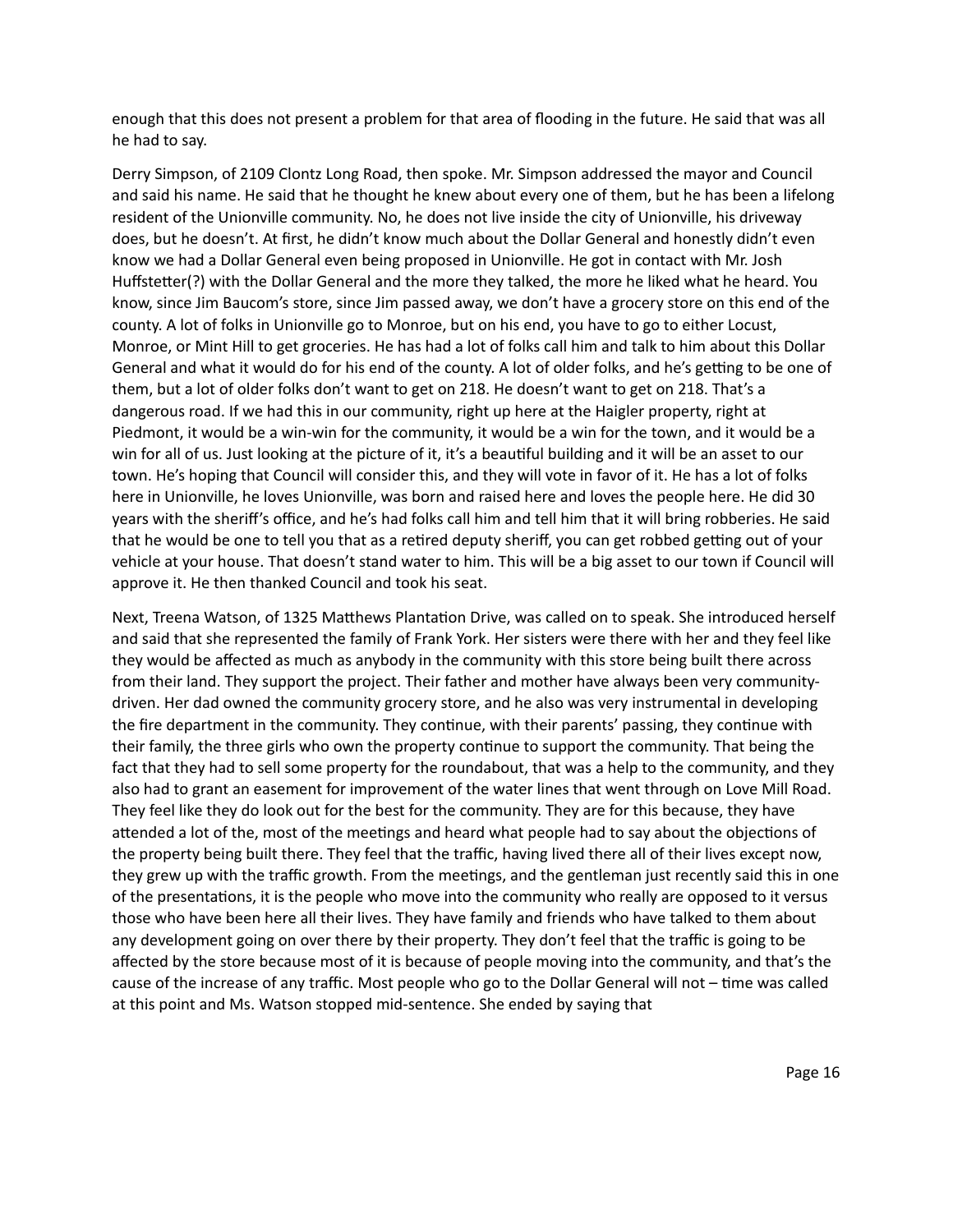they wanted to let Council know that they do support it and they do support the welfare of Unionville. She then took her seat.

Cindy Tyson, of 3013 Love Mill Road, was then called on to speak. Ms. Tyson greeted Council and said that she was going to be in the minority. She said she opposed it and has opposed it from day one. Looking at the drawing of how it's going to be laid out, the entrance is too close to the traffic circle. The other part of that is when school is going in session and coming out of session, Love Mill Road will back up from the school road, because that's where all of the parents and kids go to drop-off. It gets very busy, it backs up, almost to where the entrance to the Dollar General would be. That is even with a police officer, a former deputy, down there directing traffic. It's even worse in the afternoons. Traffic around the traffic circle around that time is unbelievable. You put a Dollar General right there, you've got these kids leaving that school, going to those schools, and they're going to whip in there right quick to get something before they're late for school. She asked Council how long they thought it would be before there was an accident. She asked Council how long they thought it would be before there was an accident and someone was killed right there because these kids will be whipping in and out. If you don't think it will happen, it happened when they tried to park down at the old car wash on Love Mill Road. She opposed that and she told them that it would not work because those kids would come flying out of there, they would end up in the ditch across the road. She then asked Council what happened. She told them that they ended up in the ditch across the road. She said that they said [there would be] no turning left and everyone's got to go right. She asked Council if they thought they did that, no. She then said that the other problem that other have brought up is the stormwater. When they have heavy rains, she asked Council if they were aware that it floods and floods out into Love Mill Road there just past the back driveway to the middle school. It does, and it can get pretty nasty. She then thanked Council and took her seat.

Rebecka Seaman, of 727 Baucom Deese Road, was then called on to speak. Ms. Seaman said that she just had a couple of notes, she didn't really have something amazing to put together, but just notes in reference to other things she has heard. One lady that mentioned that it seemed to be all of the new people in Unionville who seem to be opposed to this, well it doesn't matter if she's been here two months, two years, her entire life, it doesn't matter. She's a property owner. She opposes the Dollar General. She currently has a daughter that is in the middle school. She can't tell Council how many times she has almost been in wrecks pulling out of the middle school. Yes, she realizes that is on the Sikes Mill side, but in a couple of years her daughter is going to be at the high school, and she's going to be going into the high school via Love Mill. Her daughter's already afraid to drive, so Ms. Seaman can only imagine if you add one more thing. So, if she decides on the way to school that she's going to stop at the Dollar General and pick up a candy bar, a Mountain Dew, whatever, she comes out of the Dollar General. Now, everybody else is trying to get to school, and now she's got to turn left across there. Somebody's going to get really hurt, like serious hurt. Ms. Seaman said she was not against Dollar General. She actually really loves the Dollar Fresh idea. Not at five-points, not backing up to the middle school. The safety of our children is her number one priority. Stormwater, she gets it, it's an issue. There was a gentleman here back at the planning committee, planning board meeting, who was concerned about the water runoff of the asphalt affecting his farmland. She sees that, whether there's cows grazing there, or whether it's growing crops, she can see that being an issue and she appreciates that everything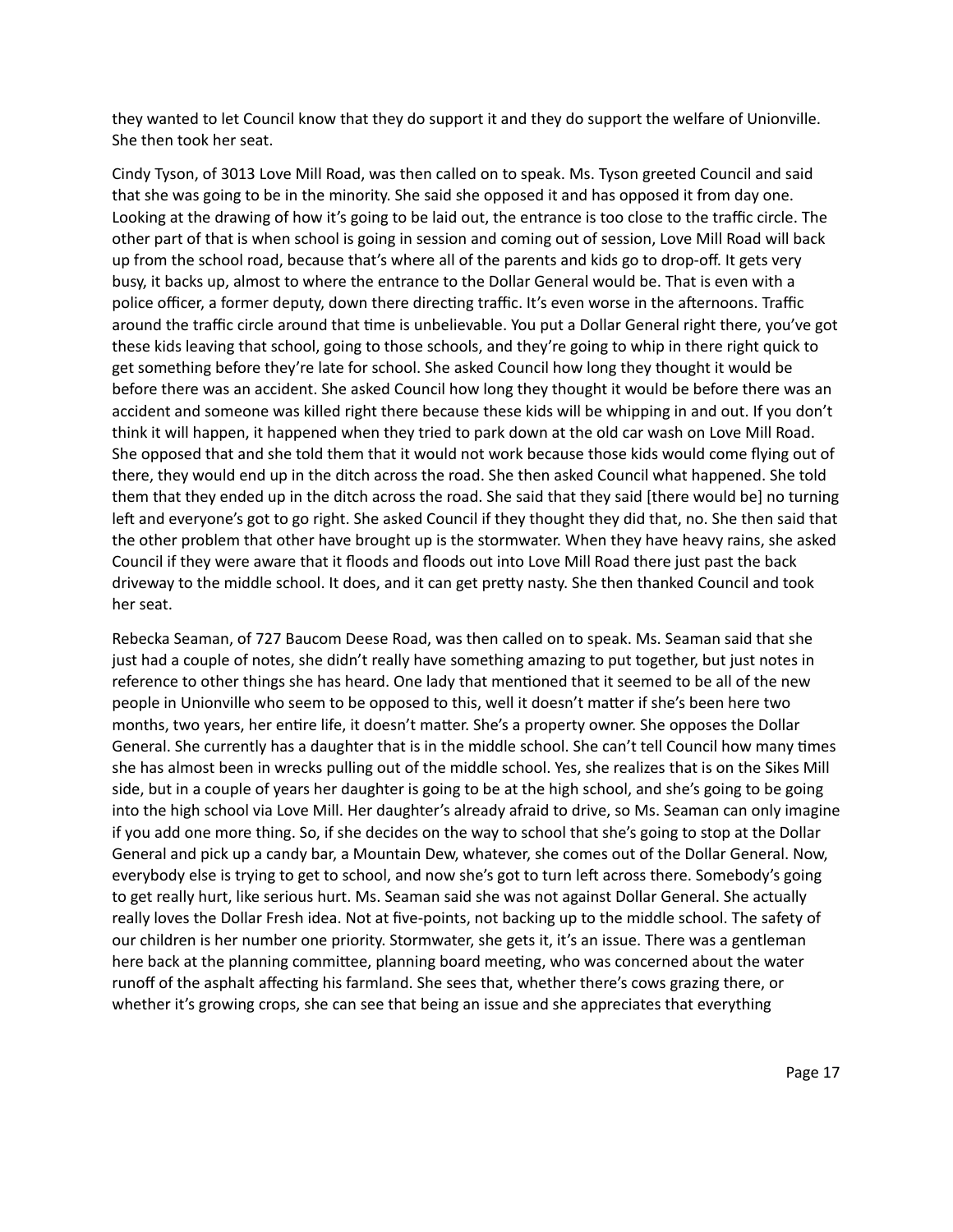is supposed to go in their little drain, but, you know, supposed to gets nowhere because inevitably some of it's going to come out. She said she would stick with that, thanked Council, and took her seat.

Brendan Sheprow, of 2402 East Lawyers Road, was then called on to speak. Mr. Sheprow told Council that he lives on Lawyers Road, one mile from the proposed site for the Dollar General and he is in opposition to the store being put there. That location, as they've said, he really is sorry for this opposition in moving forward. Unionville, in 2006, had an opportunity to build a grocery store across the street behind the gas station, which was met with fierce opposition. He doesn't know where those people are interested in having this store put here where they were then. It would have been a terrific asset to put there, stuck on one side away from where the school was, and those concerns. He also agrees with Mr. Baucom about the water runoff. He lives on Lawyers, across from Latham's Nursery, and Lawyers Road shuts down on a heavy rain. They shut it down. There's a foot of water coming over the top of Lawyers Road, so that's a really sincere concern, what's going on where he is, because they all drive down Lawyers Road two, three, four times a day. As far as traffic on Unionville-Indian Trail Road, he drives by that road three, four times a day, it can be sporadic, it can be very busy. It is the same with their area, just down the street there at Sikes Mill, Council sees what's going on there, it is going to grow. It is Union County; it is going to grow. Just how we're going to do it. Giving zoning changes to commercial properties, he thinks it has to benefit the community 100%, not 50%. He thanked Council for their time and took his seat.

Tanya Hinson, of 1502 Henry Smith Road, was then called on to speak. Ms. Hinson said that she had all the same concerns, the traffic, the safety. She really thinks Unionville needs to focus on infrastructure before they start deciding on which businesses come. She is not against the Dollar General. It's handy for a lot of people. Some of the things Dollar General hasn't mentioned is the fact that when you pick a Dollar General, it actually deters other commercial companies from wanting to be around a Dollar General. It's the type of products, they're not all Grade A food quality, so yes, it's going to bring food to our community, but it's not necessarily the best, healthiest food for us to consume. They have even been researched because of the plastic in the products that they sell. The kids are going to run in, grab the little toys. They're under scrutiny over the type of products that they're bringing into the community. Other cities have actually made decisions to put restrictions on the number of dollar stores within a certain mile radius to each other. She would ask that Council look into that situation because the more you have the dollar stores, you're pushing out those that have higher expenses because people are going to flock to the cheaper products. The criminals, that is an issue. To sit up here and say not to worry about the crime that's going to happen at the Dollar General when you're right across the street from it is just ridiculous. That crime can filter out to the surrounding neighbors; that crime, no matter what time it is, while we're sleeping at two in the morning, three in the morning, when someone goes in and robs the Dollar General, their alarms will go off and our sheriffs are who we have to depend on. She asked if our Sheriff's station could handle it. She asked if the fire department could handle it. They talked about the runoffs, she knew she had been on other boards where they tried to do speed bumps; well, speed bumps are a big issue when it comes to fire trucks, so that whole map of Love Mill and emergencies in and out. She just thinks that Dollar General needs to be reconsidered, relocated. Brewer Henley just bought Jim's. He's got big plans to turn that into a mini-grocery and gas. She asked why they couldn't give him an opportunity to see what he can bring to the neighborhood because he